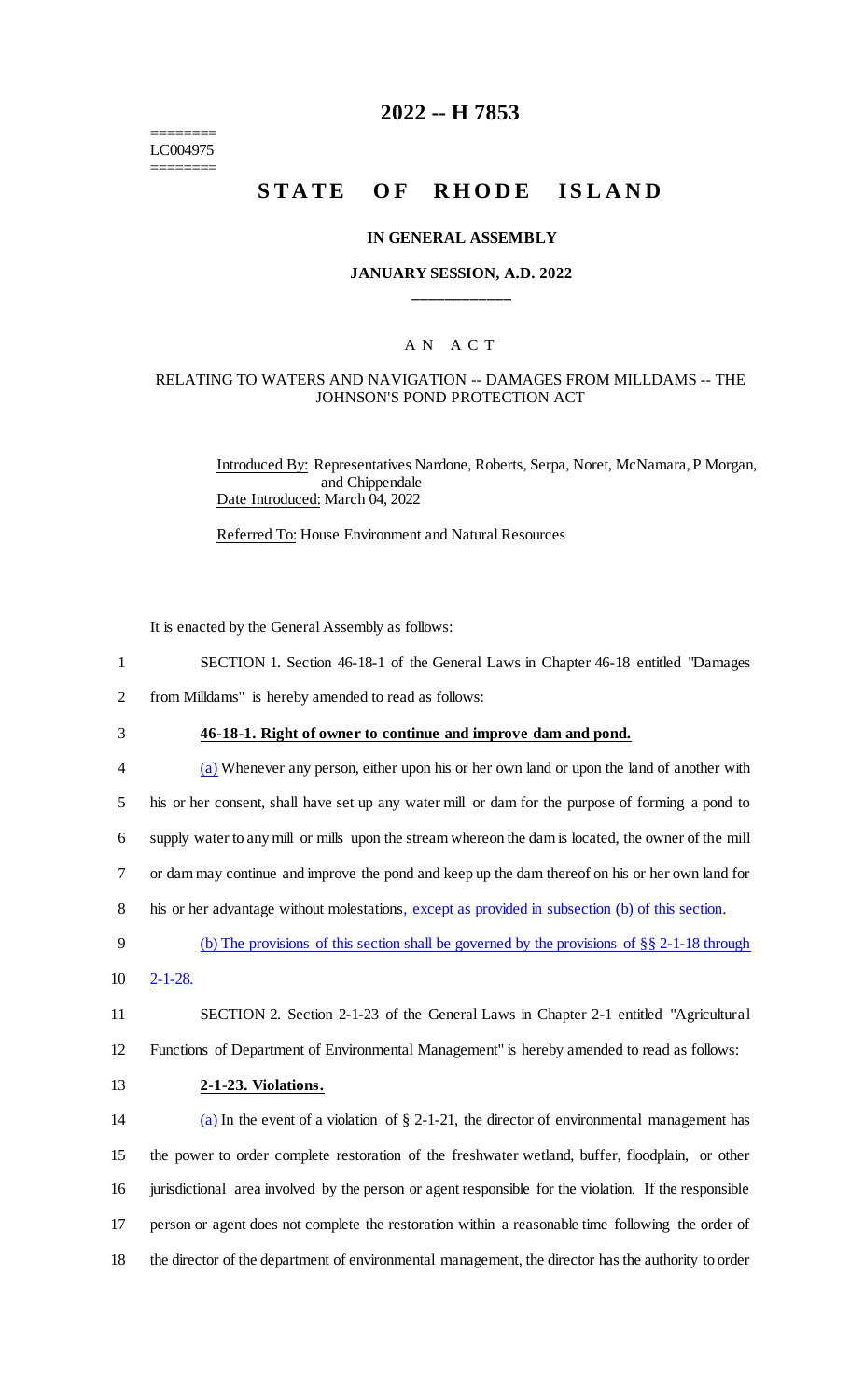the work done by an agent of the director's choosing and the person or agent responsible for the original violation is liable for the cost of the restoration. The violator is liable for a fine not exceeding five thousand dollars (\$5,000) for each violation, except that if the violator knowingly or recklessly alters a freshwater wetland, buffer, floodplain or other jurisdictional area without a permit or approval from the director; knowingly or recklessly alters a freshwater wetland, buffer, floodplain or other jurisdictional area in violation of the rules or regulations promulgated by the director; or alters a freshwater wetland, buffer, floodplain or other jurisdictional area in violation 8 of a permit issued by the director, then the violator is liable for a fine not exceeding ten thousand dollars (\$10,000) for each violation six thousand dollars (\$6,000) for the first offense; twelve thousand dollars (\$12,000) for the second offense and thirty-six thousand dollars (\$36,000) for all subsequent offenses. (b) In addition, the director of the department of environmental management may enter upon the freshwater wetland, buffer, floodplain, or other jurisdictional area, to restore the water

- levels and flow rates of the pond to match historical norms and take into consideration the effects
- of climate change.
- SECTION 3. This act shall take effect upon passage.

======== LC004975 ========